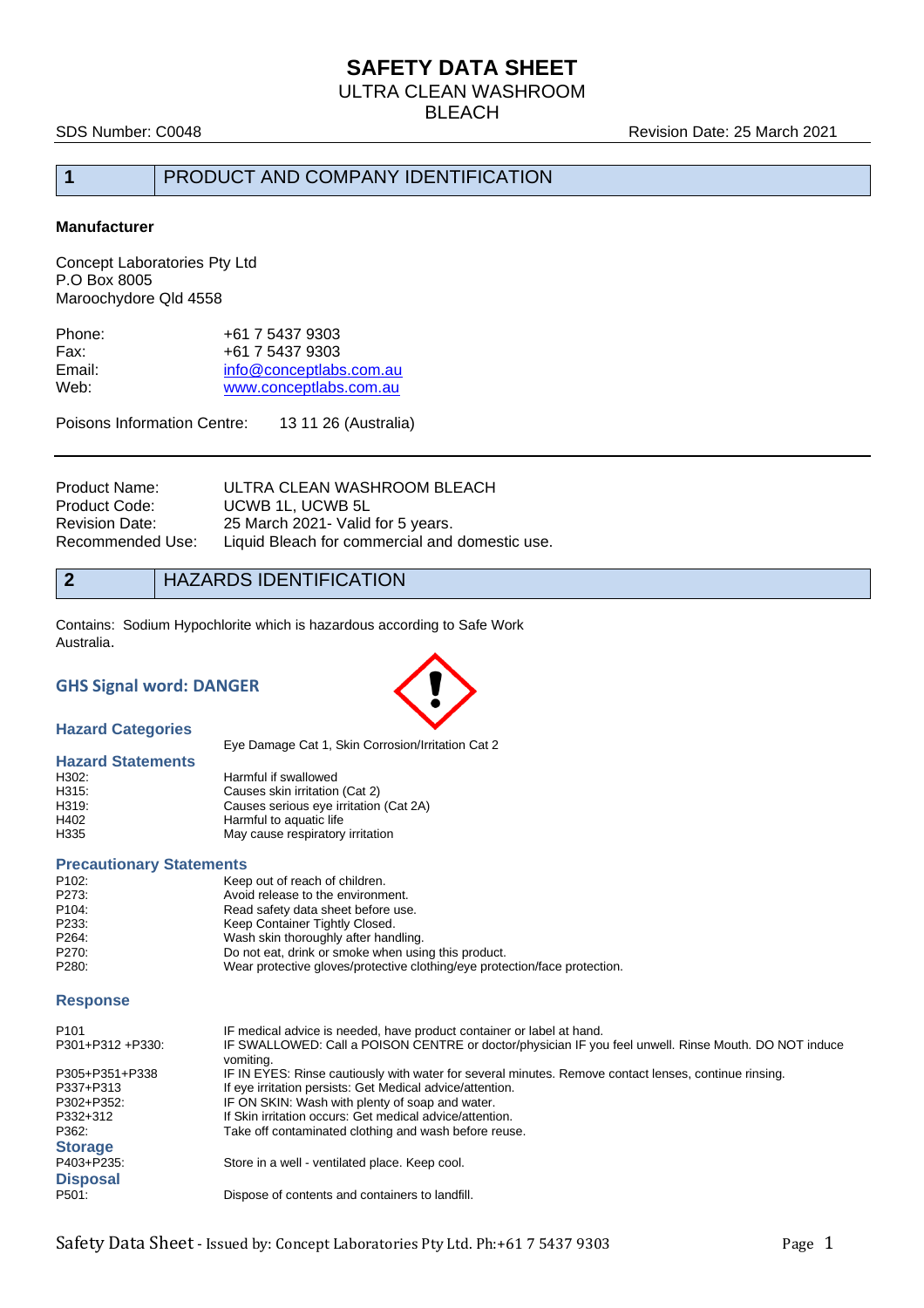# **SAFETY DATA SHEET**

ULTRA CLEAN WASHROOM

**BLEACH** 

| 3                                                  | <b>COMPOSITION/INFORMATION ON INGREDIENTS</b>                                                                                                                                                                                                                            |                               |  |
|----------------------------------------------------|--------------------------------------------------------------------------------------------------------------------------------------------------------------------------------------------------------------------------------------------------------------------------|-------------------------------|--|
| Ingredients:<br>Sodium Hypochlorite<br>Excipients: | CAS#<br>7681-52-9                                                                                                                                                                                                                                                        | CONC %<br>$< 5 \%$<br>To 100% |  |
| 4                                                  | <b>FIRST AID MEASURES</b>                                                                                                                                                                                                                                                |                               |  |
| Inhalation:                                        | Remove from source, ensure airway is clear, administer oxygen by qualified personnel if<br>required. If symptoms worsen seek medical attention.                                                                                                                          |                               |  |
| <b>Skin Contact:</b>                               | Remove contaminated clothing, wash skin with soap and water. Discard or wash clothing before reuse.<br>Seek medical attention for skin irritations                                                                                                                       |                               |  |
| <b>Eve Contact:</b>                                | Immediately flush eyes with large amounts of water for at least 15 minutes, lifting<br>eyelids occasionally to facilitate irrigation. Avoid contaminating unaffected eye. Seek immediate medical<br>attention. For advice, contact Poisons Information Centre: 13 11 26. |                               |  |
| Ingestion:                                         | DO NOT induce vomiting. Remove product from mouth and rinse mouth with water. Seek immediate<br>medical attention. For advice, contact Poisons Information Centre: 13 11 26.                                                                                             |                               |  |
| <b>Additional info:</b>                            | Eye wash and safety shower should be available adjacent to the work area.<br>Treat according to symptoms.                                                                                                                                                                |                               |  |

# **5** FIRE FIGHTING MEASURES

Shut off product that may 'fuel' a fire if safe to do so. Allow trained personnel to attend a fire in progress, providing firefighters with this Material Safety Data Sheet. Prevent extinguishing media from escaping to drains and waterways.

| <b>Extinguishing Media:</b><br><b>Hazardous</b> | Use extinguishing media appropriate for the surrounding environment.                                                                                                                                                                          |
|-------------------------------------------------|-----------------------------------------------------------------------------------------------------------------------------------------------------------------------------------------------------------------------------------------------|
| <b>Decomposition</b>                            |                                                                                                                                                                                                                                               |
| <b>Products:</b>                                | This product is non-flammable. May produce Toxic and/or irritating fumes if involved in fire.<br>Containers may rupture or explode if involved in a fire.<br>Wear self-contained breathing apparatus (SCBA) and complete protective clothing. |
|                                                 | Use water spray to keep containers cool if possible.                                                                                                                                                                                          |

**6** ACCIDENTAL RELEASE MEASURES

| Emergency        | SAA/SNZHB7                                                                                                                                                                                                                                                                                                                                                                                                                                                                                                                                                                                                      |
|------------------|-----------------------------------------------------------------------------------------------------------------------------------------------------------------------------------------------------------------------------------------------------------------------------------------------------------------------------------------------------------------------------------------------------------------------------------------------------------------------------------------------------------------------------------------------------------------------------------------------------------------|
| Procedure:       | Dangerous Goods initial emergency response guide 14.                                                                                                                                                                                                                                                                                                                                                                                                                                                                                                                                                            |
| Spills/Clean up: | This product is sold in small packages therefore the accidental release is not usually cause for concern.<br>Remove any possible ignition sources. Personal protective equipment should be worn when cleaning up<br>spills. Restrict access to area until completion of cleanup.<br>Stop leak if safe to do so. Contain spill with absorbent material, such as; towelling, sand,<br>Vermiculite or another inert material. Prevent spill entering sewers or waterways. Collect and<br>Dispose of spilled material according to local regulations. Wash away any remnants with copious<br>amounts of cold water. |

### **7** HANDLING AND STORAGE

| <b>Handling Precautions:</b>  | Contact Concept Laboratories Pty Ltd sales representative for advice when using this<br>Product for any other application other than outlined on the label or technical bulletin.<br>Any non-intended or non-authorized use of this product may result in personal injury or damage to equipment. Store<br>product in original container. |
|-------------------------------|-------------------------------------------------------------------------------------------------------------------------------------------------------------------------------------------------------------------------------------------------------------------------------------------------------------------------------------------|
| <b>Handling &amp; Storage</b> | Store in cool, dry, well-ventilated area. Store below 30 °C<br>Do not expose containers to open flame, incompatible materials, excessive heat, or direct<br>Sunlight. Keep container tightly sealed.                                                                                                                                      |
| Incompatible materials:       | Handle with care. DO NOT ingest. Wash hands after handling especially before eating drinking or smoking.<br>Strong oxidizing agents and acids.                                                                                                                                                                                            |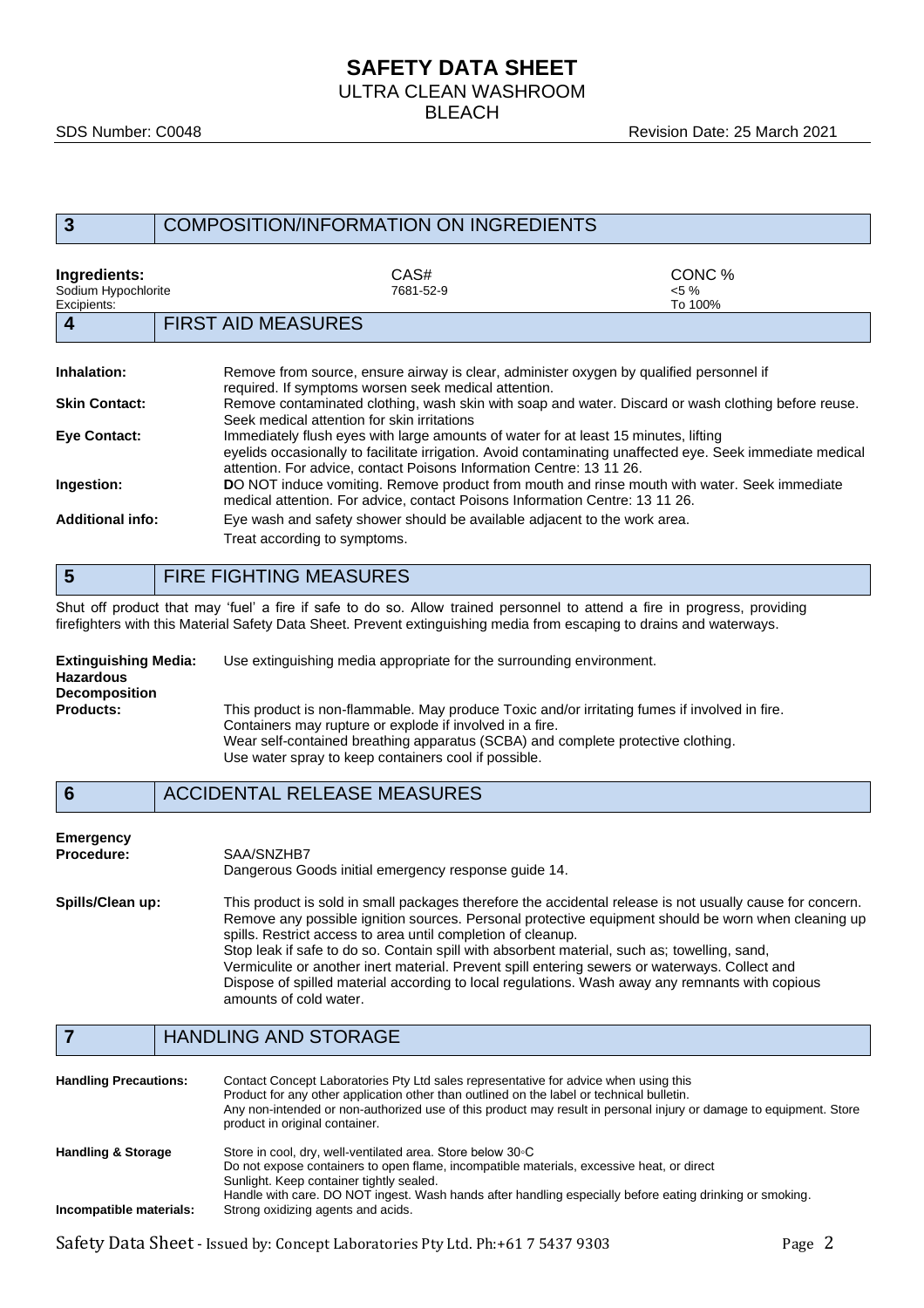# **SAFETY DATA SHEET**

ULTRA CLEAN WASHROOM

BLEACH

#### SDS Number: C0048 **Revision Date: 25 March 2021**

### **8** EXPOSURE CONTROL/PERSONAL PROTECTION

#### **Engineering Controls: Ventilation**.

Use in a well-ventilated area.

#### **Personal Protective Equipment:**

| Eye/Face    | Safety glasses with side shield, face shield or goggles compliant with AS/NZS1337.                     |
|-------------|--------------------------------------------------------------------------------------------------------|
|             | Ensure eye wash is available. DO NOT wear contact lenses.                                              |
| <b>Skin</b> | Wear protective clothing, including chemical resistant apron compliant with AS/NZS 2919.               |
|             | Wear appropriate impervious gloves. Refer AS/NZS 2161.1                                                |
|             | Ensure wash down facility or shower are available.                                                     |
| Respiratory | Avoid breathing fumes, if inadequate ventilation or when handling bulk quantities suitable respiratory |
|             | protection should be used compliant with AS/NZS 1715 & 1716.                                           |

## **9** PHYSICAL AND CHEMICAL PROPERTIES

| <b>Physical State:</b>         | Liauid       | Colour:             | Colourless/slightly Yellow |
|--------------------------------|--------------|---------------------|----------------------------|
| Appearance:                    | Clear Liquid | Boiling Point (∘C): | 100                        |
| <b>Water Solubility:</b>       | Soluble      | pH:                 | $11 - 13$                  |
| Spec. Gravity (Water=1): 1-1.1 |              | <b>Flash Point:</b> | $>100^{\circ}$ C           |

### **10** STABILITY AND REACTIVITY

| <b>Reactivity:</b><br><b>Chemical Stability:</b> | The product will react will acids to produce chlorine gas<br>Product is stable under normal ambient conditions. |
|--------------------------------------------------|-----------------------------------------------------------------------------------------------------------------|
|                                                  |                                                                                                                 |
| <b>Conditions to Avoid:</b>                      | Avoid heat, sparks, high temperatures (store below 30°C) and direct sunlight.                                   |
|                                                  | Protect against physical damage.                                                                                |
| <b>Material to Avoid:</b>                        | Strong oxidizing agents.                                                                                        |
| <b>Hazardous</b>                                 |                                                                                                                 |
| <b>Decomposition:</b>                            | Burning can produce toxic and irritating fumes including oxides of carbon and sulphur.                          |
|                                                  | <b>Hazardous Reactions: Hazardous oxidation will not occur.</b>                                                 |

**11** TOXICOLOGICAL INFORMATION

#### **HEALTH EFFECTS**

| Inhaled:                | Inhalation of vapours is an unlikely cause of exposure. May cause irritation of nose throat and respiratory system.                                                                    |
|-------------------------|----------------------------------------------------------------------------------------------------------------------------------------------------------------------------------------|
| Ingestion:              | Accidental ingestion of the material may be damaging to the health of the individual.                                                                                                  |
| <b>Skin</b><br>contact: | May cause skin irritation. Repeated exposure can cause contact dermatitis which is characterized by redness,<br>swelling and blistering.                                               |
| Eye                     | Severe eye irritant. Risk of serious eye damage, symptoms include severe pain, stinging, blurred vision and possible<br>corneal damage. Severe inflammation may be expected with pain. |
| TOXICITY DATA           | No data available for product, however for Ingredients:<br>Acute toxicity: LD50 Oral (mouse) 5800mg/kg (Sodium hypochlorite)                                                           |

12 ECOLOGICAL INFORMATION

**Eco Toxicity:** Not toxic to aquatic environment. Individual components are biodegradable. Product degrades rapidly when mixed with water. Product is miscible in all proportions with water.